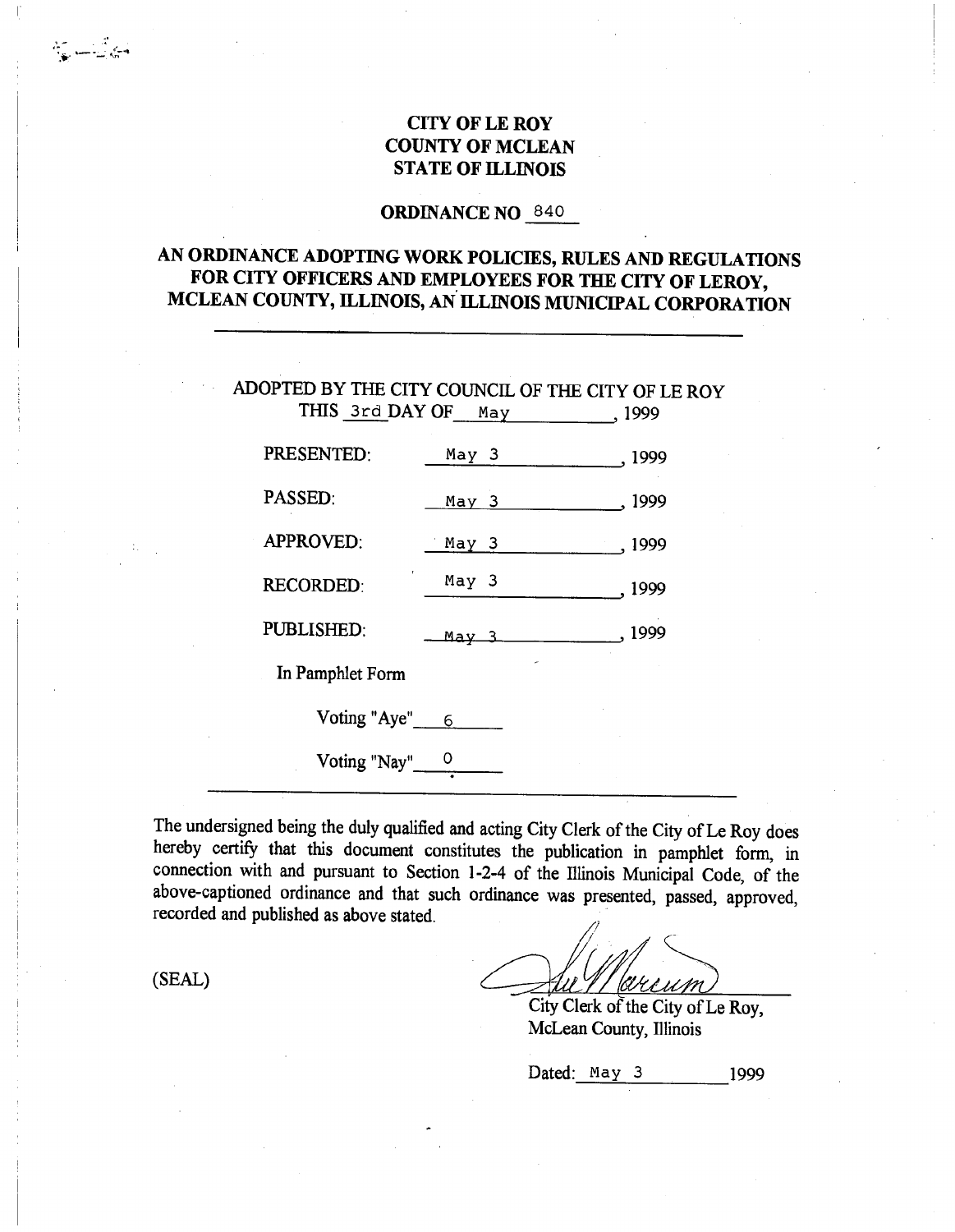### ORDINANCE NO. 840

# AN ORDINANCE ADOPTING WORK POLICIES, RULES AND REGULATIONS FOR CITY OFFICERS AND EMPLOYEES FOR THE CITY OF LEROY, MCLEAN COUNTY, ILLINOIS, AN ILLINOIS MUNICIPAL CORPORATION

BE IT ORDAINED, by the City Council of the City of LeRoy, McLean County, Illinois, in regular session this  $3<sup>rd</sup>$  day of May 1999, that the following work policies, rules and regulations for the City Officers and Employees become effective and in full force May 1, 1999.

### SECTION 1. HOLIDAYS

1. The following holidays shall be allowed each officer and full-time employee:

MEMORIAL DAY CHRISTMAS DAY LABOR DAY

 $\frac{1}{2}$  is a set of  $\frac{1}{2}$  in

NEW YEAR'S DAY THANKSGIVING DAY GOOD FRIDAY FRIDAY FOLLOWING THANKSGIVING 4<sup>TH</sup> OF JULY FLOATING HOLIDAY

- 2. If a holiday falls on a Saturday, the employee will be allowed Friday off in observance of the holiday. If a holiday falls on a Sunday, the employee will be allowed Monday off in observance of the holiday.
- Any employee not scheduled to work, who is required to work due to an emergency  $3<sub>1</sub>$ situation, shall be compensated by an additional hour's pay for each hour worked during the regular scheduled work day, or the choice of a different day off for the holiday (to be used within one week of the holiday). If it is necessary for the employee to work hours on a holiday *before or after* his regular scheduled shift due to an emergency the employee shall be compensated for those hours at a rate of 1  $\frac{1}{2}$ times the regular rate of pay.
- 4. When an authorized holiday or its observed equivalent falls on an employee's regular scheduled workday, the employee shall be excused from work and shall be allowed a regular day's pay provided the employee works the employee's last, full unexcused shift preceding the holiday and the employee's first full unexcused shift following the holiday.
- An employee shall not receive a regular day's pay for a holiday if the employee fails  $5<sub>1</sub>$ to work on such holiday when the employee was so notified before quitting time of the employee's tour of duty on the employee's last scheduled work day preceding the holiday.

 $\mathbf{1}$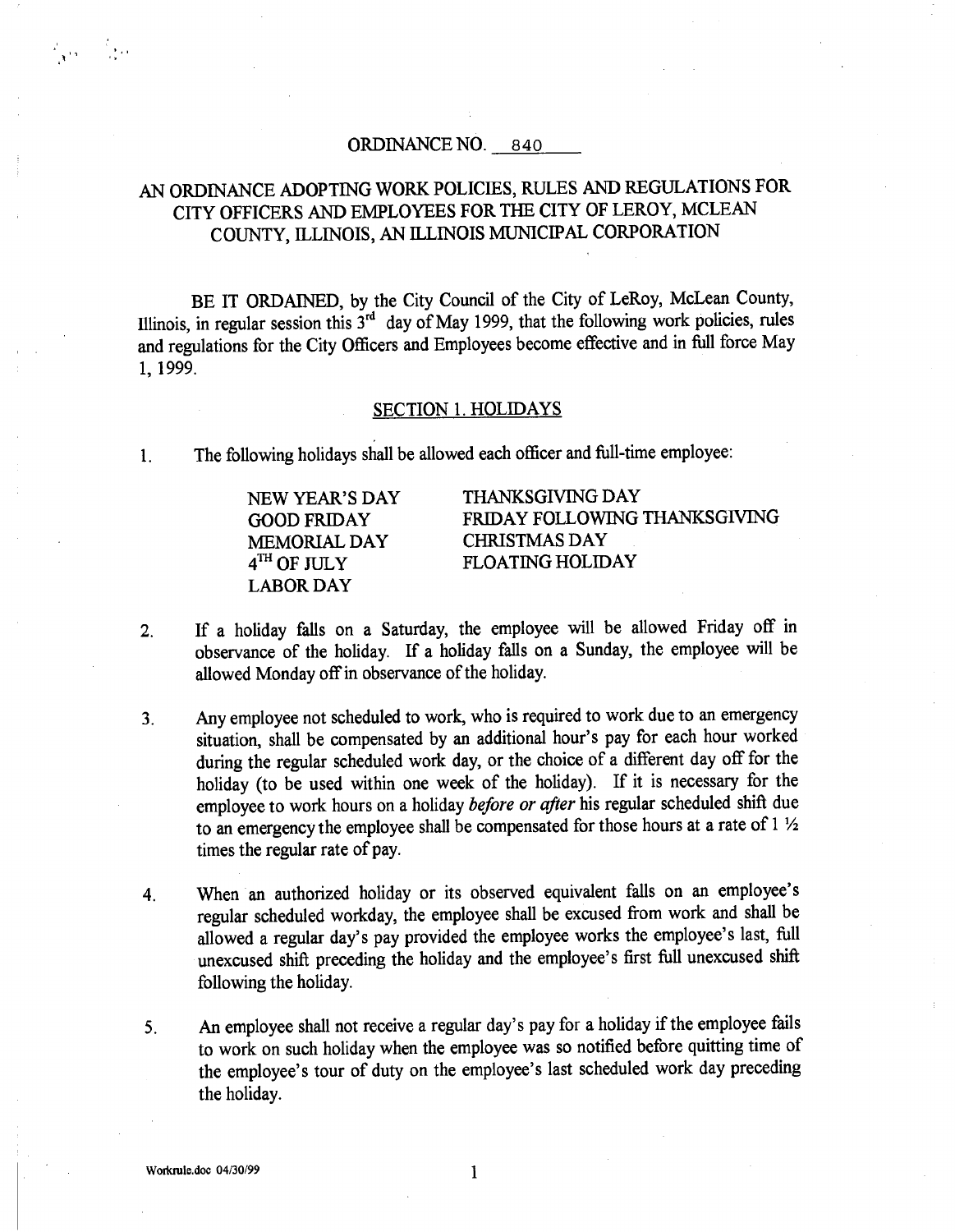6. All overtime to be worked on a holiday shall be at the discretion of the Department Superintendent.

### SECTION II. PERSONAL DAYS

- $1<sub>1</sub>$ Personal time is awarded every 260 regular hours worked(approximately six and a half weeks) beginning at the city's fiscal year start. There are eight award dates per year.
- 2. An employee in the first fiscal year of employment shall receive two personal hours on each of the eight award dates. A total of sixteen hours for a full fiscal year of employment. At the beginning of the  $2<sup>nd</sup>$  fiscal year of employment, the employee shall then receive three hours on each award date, a total of twenty four hours per year.
- 3. Personal time may be taken in one hour increments.
- 4. An employee is allowed an additional three days off for death in the immediate family, if time off falls on regular scheduled work days. The definition of immediate family shall include Husband; Wife; Son; Daughter; Mother; Father; Brother; Sister, Grandmother; Grandfather; Grandson; Granddaughter; father-in-law; and mother-inlaw. A day off is permitted to attend the funeral of any other relative at the discretion of the employee's supervisor.

### SECTION III. SICK PAY

- 1. One eight hour sick day is awarded every 260 regular hours worked from the beginning of the fiscal year. Sick days may accumulate up to ninety (90) days. Employees shall be allowed regular pay at basic rates on scheduled working days absent from duty when incapacitated by illness or physical injury (not compensable under workman's compensation act). Sick days not used upon termination or retirement shall be forfeited.
- 2. Sick time may be taken in one (1) hour increments.
- 3. Department heads shall approve sick leave absences and the burden of proof shall be on the employee. To qualify for sick leave, all employees are required to notify their department superintendent one (1) hour before the scheduled starting time that day. Failure to do so shall result in loss of pay.
- 4. If it is necessary for a full-time employee to use more than three (3) consecutive days of sick leave, the employee must provide the city with a doctor's statement of illness to qualify the employee for compensation for the additional sick days. If the

 $\frac{1}{2} \frac{1}{\sigma^2} \frac{1}{2} \frac{1}{\sigma^2} \frac{1}{\sigma^2} \frac{1}{\sigma^2} \frac{1}{\sigma^2} \frac{1}{\sigma^2}$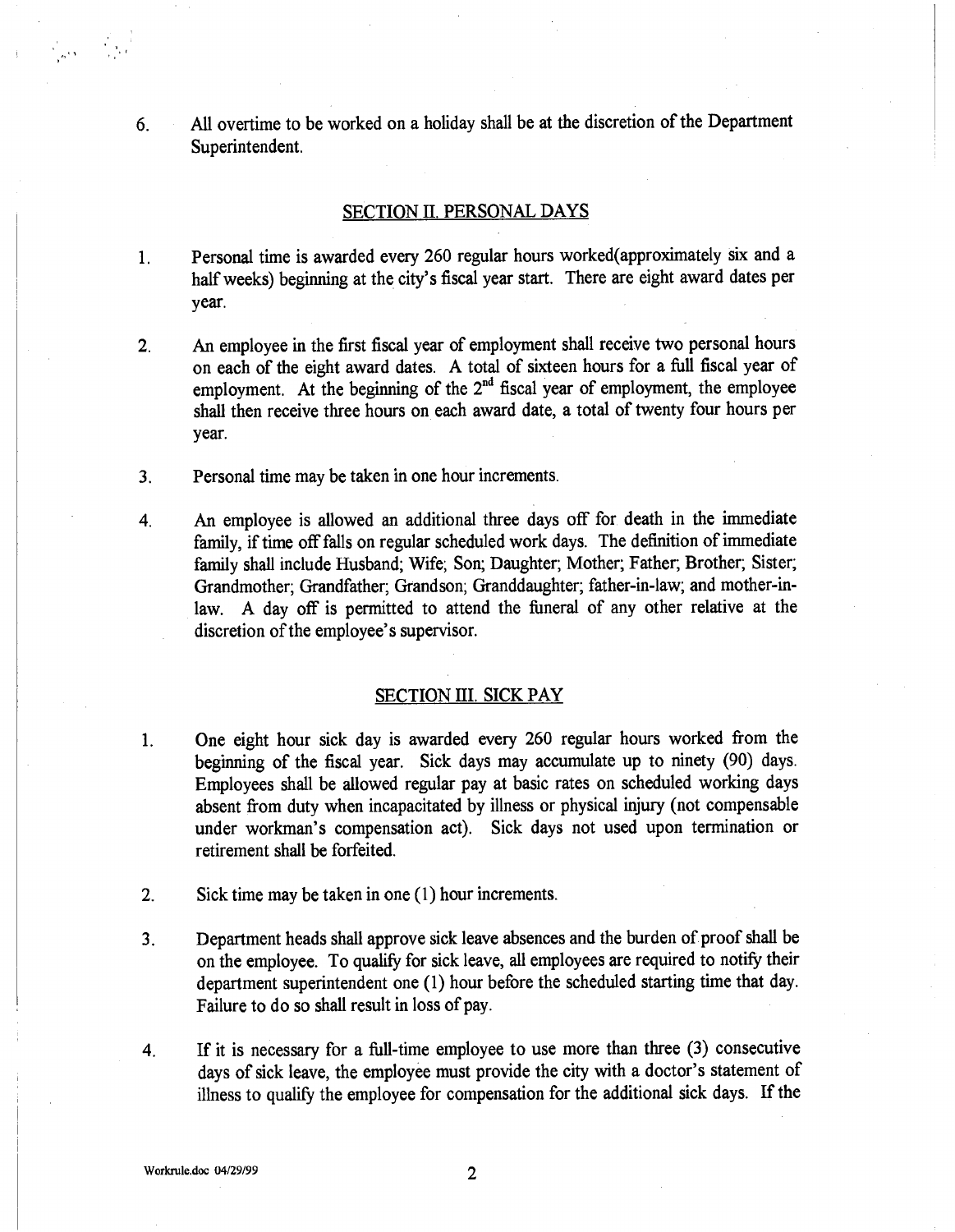employee suffers from an extended illness or injury, a doctor's statement of release shall be required before the employee may return to work.

 $5<sub>1</sub>$ 

San Silver

Sick days are not to be used as personal time off. Anyone in violation of this policy shall relinquish any sick time for the remainder of the fiscal year. Sick leave is a privilege granted to the employee by the city and is not a right of the employee.

### SECTION IV. INSURANCE COVERAGE

The city will share in the cost of the monthly premium for medical/dental/vision insurance for full time employee and their dependents at a rate of 90%, with the employee paying the remaining 10% of the monthly premium until the termination of the full time employment of the employee or vacation of the full time position, or involuntary termination, whichever shall first occur.

### SECTION V. VACATION TIME

Vacation shall be allowed in accordance with the following schedule awarded every  $\overline{1}$ . 260 regular hours (6  $\frac{1}{2}$  weeks) from the begin fiscal year based on the employee's anniversary date:

| During 1 <sup>st</sup> year of employment                                                   | 5 hours awarded every 260 regular scheduled hours<br>$(40$ hours total - <i>I</i> week)            |
|---------------------------------------------------------------------------------------------|----------------------------------------------------------------------------------------------------|
| During $2^{nd}$ , $3^{rd}$ , $4^{th}$ , $5^{th}$ , $6^{th}$ and<br>$7th$ year of employment | 10 hours awarded every 260 regular scheduled hours<br>(a total of 80 hours for the year - 2 weeks) |
| During 8 <sup>th</sup> , 9 <sup>th</sup> , and 10 <sup>th</sup> year<br>of employment       | 15 hours awarded every 260 regular scheduled hours<br>(a total of 120 hours for the year)          |
| During 11 <sup>th</sup> year of employment                                                  | 16 hours awarded every 260 regular scheduled hours<br>(a total of 128 hours for the year)          |
| During 12 <sup>th</sup> year of employment                                                  | 17 hours awarded every 260 regular scheduled hours<br>(a total of 136 hours for the year)          |
| During 13 <sup>th</sup> year of employment                                                  | 18 hours awarded every 260 regular scheduled hours<br>(a total of 144 hours for the year)          |
| During 14 <sup>th</sup> year of employment                                                  | 19 hours awarded every 260 regular scheduled hours<br>(a total of 152 hours for the year)          |

**Workrnle.doc 04/29/99** 

 $\mathbf{3}$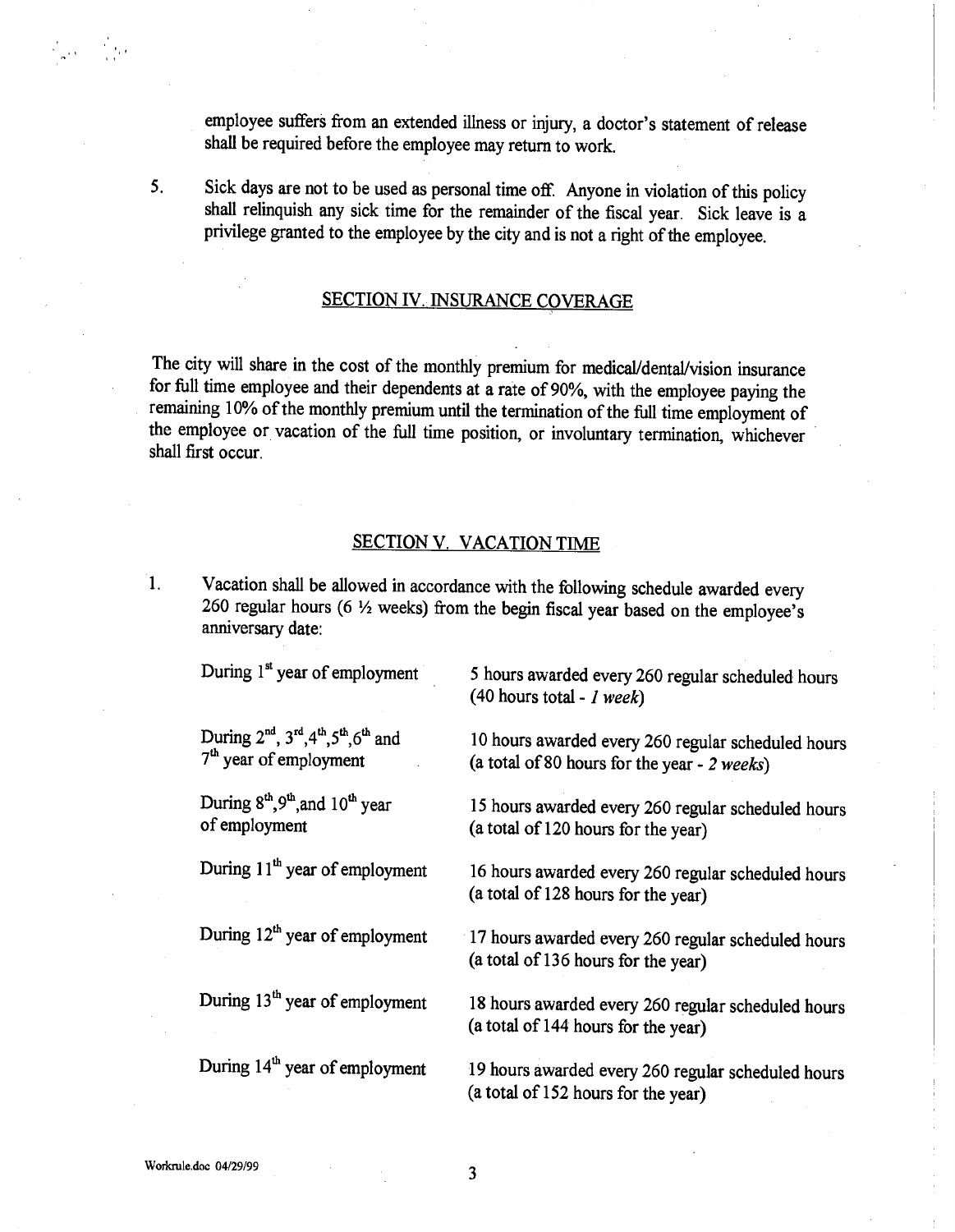| During 15 <sup>th</sup> , 16 <sup>th</sup> , 17 <sup>th</sup> , 18 <sup>th</sup> , 19 <sup>th</sup> , 20 <sup>th</sup> ,<br>years of employment | 20 hours awarded every 260 regular scheduled hours<br>(a total of 160 hours for the year $-4$ weeks) |
|-------------------------------------------------------------------------------------------------------------------------------------------------|------------------------------------------------------------------------------------------------------|
| During 21 <sup>st</sup> year of employment                                                                                                      | 21 hours awarded every 260 regular scheduled hours<br>(a total of 168 hours for the year)            |
| During 22 <sup>nd</sup> year of employment                                                                                                      | 22 hours awarded every 260 regular scheduled hours<br>(a total of 176 hours for the year)            |
| During 23rd year of employment                                                                                                                  | 23 hours awarded every 260 regular scheduled hours<br>(a total of 184 hours for the year)            |
| During 24 <sup>th</sup> year of employment                                                                                                      | 24 hours awarded every 260 regular scheduled hours<br>(a total of 192 hours for the year)            |
| During 25 <sup>th</sup> year of employment<br>and all following years worked                                                                    | 25 hours awarded every 260 regular scheduled hours<br>(a total of 200 hours for the year $-5$ weeks) |

Vacation days earned during each year of employment shall be apportioned throughout the year equally, based on the number of hours of work accumulated during the year (based on a 40 hour work week for 52 weeks during the year).

- 2. Vacation shall be allowed, based on the actual years of employment from the starting date of employment, not on the fiscal year of the city.
- 3. Vacation time may be taken in one (1) hour increments with prior approval of the department head..
- 4. All vacation shall be taken and the person shall not be allowed to work the vacation days and receive additional pay or overtime.
- 5. One and one-half  $(1 \frac{1}{2})$  years worth of vacation time may be accumulated without loss of time. Vacation time will not accumulate during disability leave. Any person with more than fifteen (15) years of employment, or four (4) weeks or more of vacation, must get approval of the department. Department heads must have the majority of the City Council's approval in order to take four (4) or more weeks of vacation all at one time.
- 6. For definition purposes, vacation time will be figured on an eight (8) hour workday, forty (40) hour week.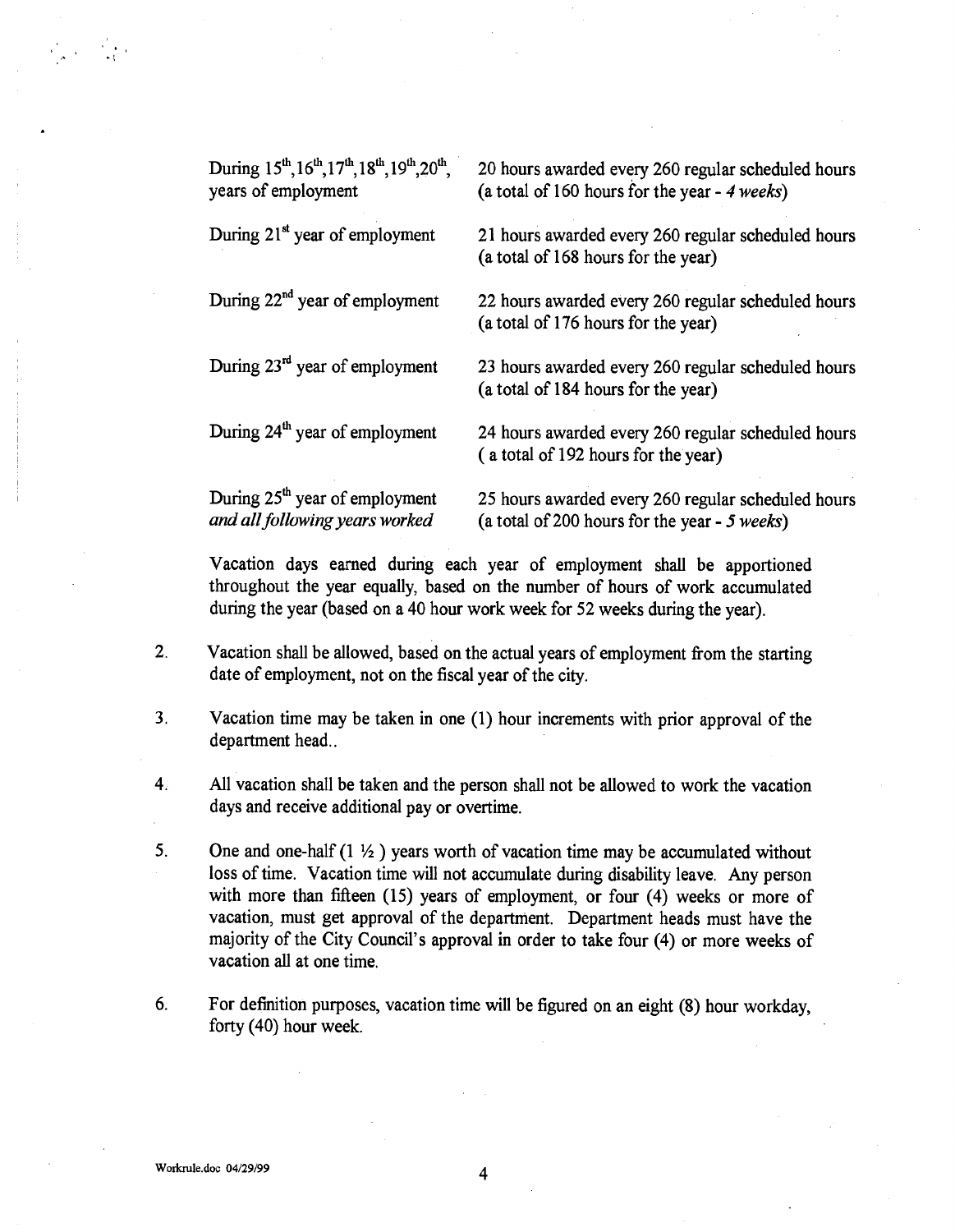### SECTION VI. MISCELLANEOUS

- 1. All coffee breaks shall be limited to fifteen (15) minutes in the first four (4) hours worked, and fifteen (15) minutes in the second four (4) hours worked. The time for the break shall start from the time the employee leaves the job site and it shall end when he or she returns to that same job site or another site as assigned by the superintendent of that department.
- 2. Employees working at the overtime rate of one and one-half  $(1 \frac{1}{2})$  time regular salary shall not qualify for the coffee breaks as outlined above.
- 3. All part-time personnel shall be approved by the majority of the City Council.
- 4. All new personnel shall be approved by the majority of the City Council.
- 5. When an employee serves on jury duty in McLean County, the city shall pay the employee his/her regular salary.
- 6. Military duty no city pay while serving; no lack of job security; no loss of benefits.
- 7. Maternity or family leave excused up to twelve (12) weeks without pay; no lack of job security.
- 8. Any hours worked above the employee's regular sheduled shift shall be compensated at the rate of one and one half  $(1 \frac{1}{2})$  times the employee's regular hourly rate.

SECTION VII. All ordinances, or parts thereof, and all resolutions, or parts thereof, in conflict with this ordinance shall be and the same are hereby repealed to the extent of such conflict, and this ordinance shall be in full force and effect as set forth hereafter.

SECTION VIII. This ordinance shall be in full force and effect from and after its passage, approval and publication in pamphlet form, as required by law.

**PASSED** by the City Council of the City of LeRoy, Illinois, upon the motion by Ron Litherland , seconded by Dave Mcclelland by roll call vote on the  $3rd$  day of  $May$ , 1999, as follows:

Aldermen elected 6 Aldermen present 6

 $\label{eq:2} \frac{1}{2} \left( \frac{1}{2} \right)^2 \left( \frac{1}{2} \right)^2$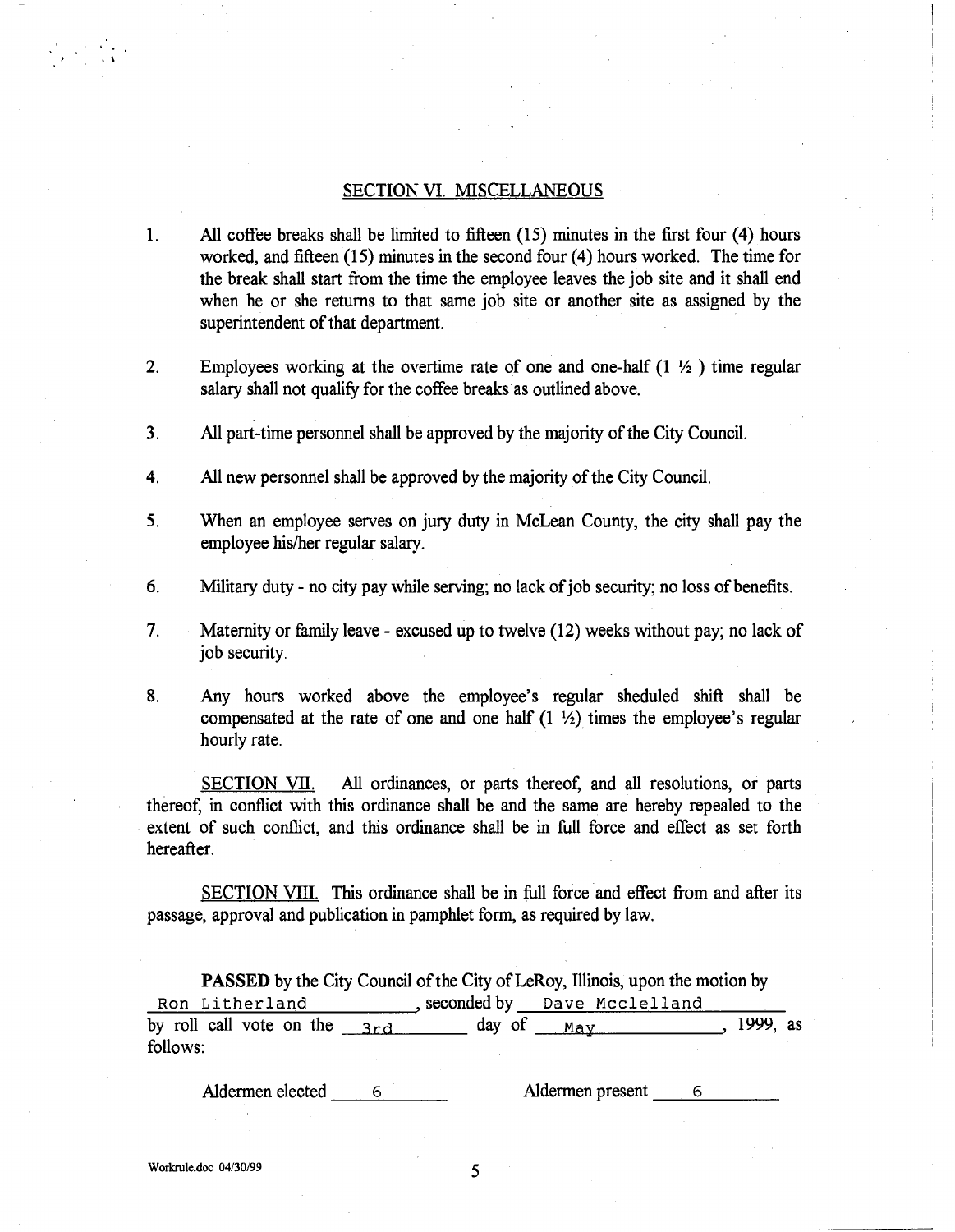#### VOTING AYE:

Ryan Miles, Dawn Thompson, Dave McClelland, Dick Oliver, Steve Dean,<br>Ron Litherland (full names) Ron Litherland

VOTING NAY:

None

(full names)

ABSENT, ABSTAIN, OTHER:

None

(full names)

and deposited and filed in the office of the City Clerk in said municipality on the  $3rd$  day of  $May$  1999.

WIIMI

Sue Marcum, City Clerk of the City of LeRoy, McLean County, Illinois

APPROVED BY the Mayor of the City of LeRoy, Illinois, this  $3rd$  day of May , 1999.

42a**cl'e-**

Robert Rice, Mayor of the City of LeRoy, McLean County, Illinois

**ATTEST:** (SEAL)

/ r,

Sue Marcum, City Clerk of City of Le Roy County of McLean

6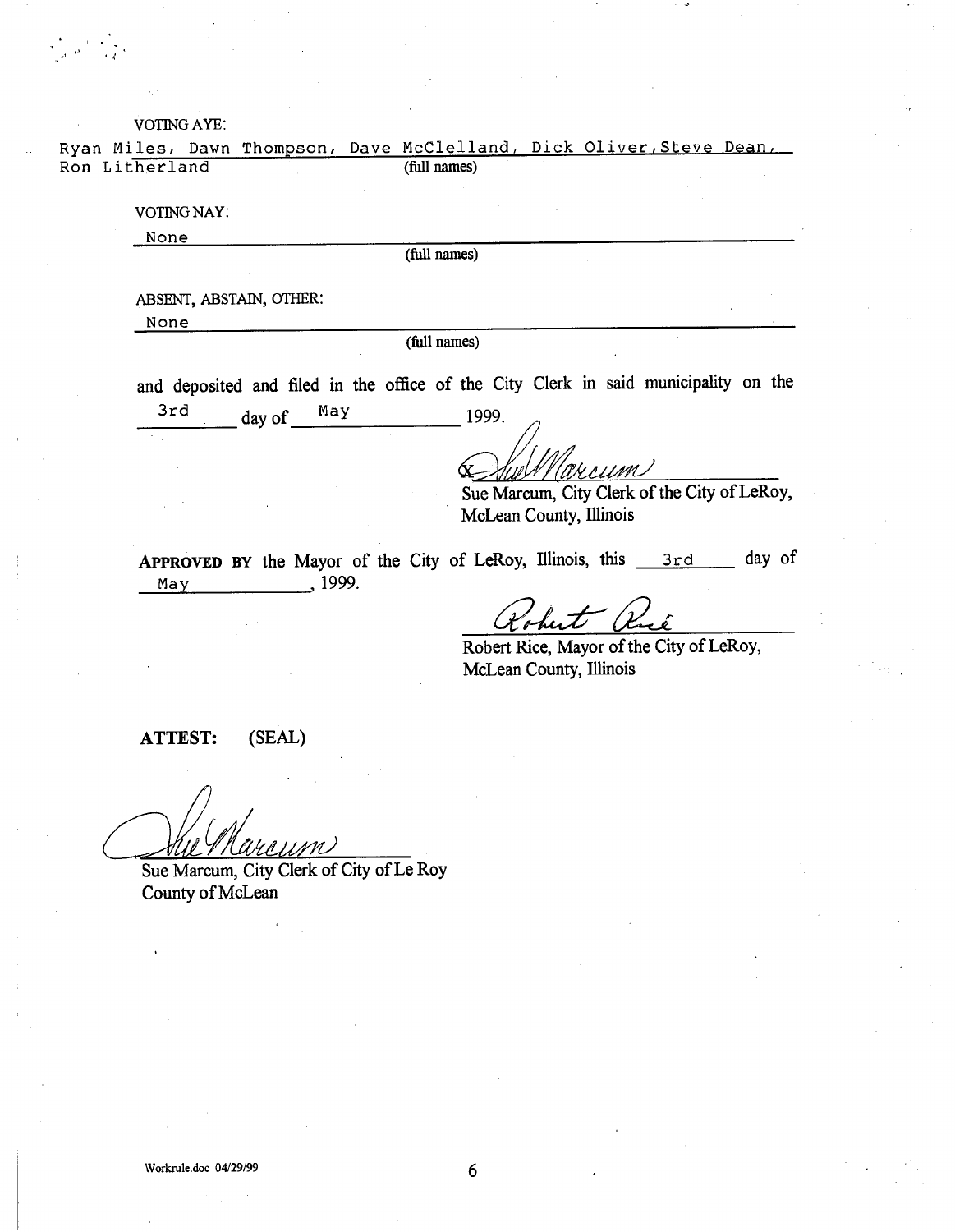### **CERTIFICATE**

I, Sue Marcum, certify that I am the duly elected and acting municipal clerk of the City of Le Roy, McLean County, Illinois.

I further certify that on May 3 1999, the Corporate Authorities of such municipality passed and approved Ordinance No. 840 entitled:

## AN ORDINANCE ADOPTING WORK POLICIES, RULES AND REGULATIONS FOR THE CITY OFFICERS AND EMPLOYEES FOR THE CITY OF LE ROY, MCLEAN COUNTY, ILLINOIS

which provided by its terms that it should be published in pamphlet form.

The pamphlet form of Ordinance No. 840 , including the Ordinance and a cover sheet thereof was prepared, and a copy of such Ordinance was posted at the municipal building, commencing on  $May 3$  1999 and continuing for at least ten days thereafter. Copies of such Ordinance were also available for public inspection upon request in the office of the municipal clerk.

Dated at Le Roy, Illinois, this  $\frac{3rd}{dx}$  day of May 1999.

(seal)

Municipal Clerk